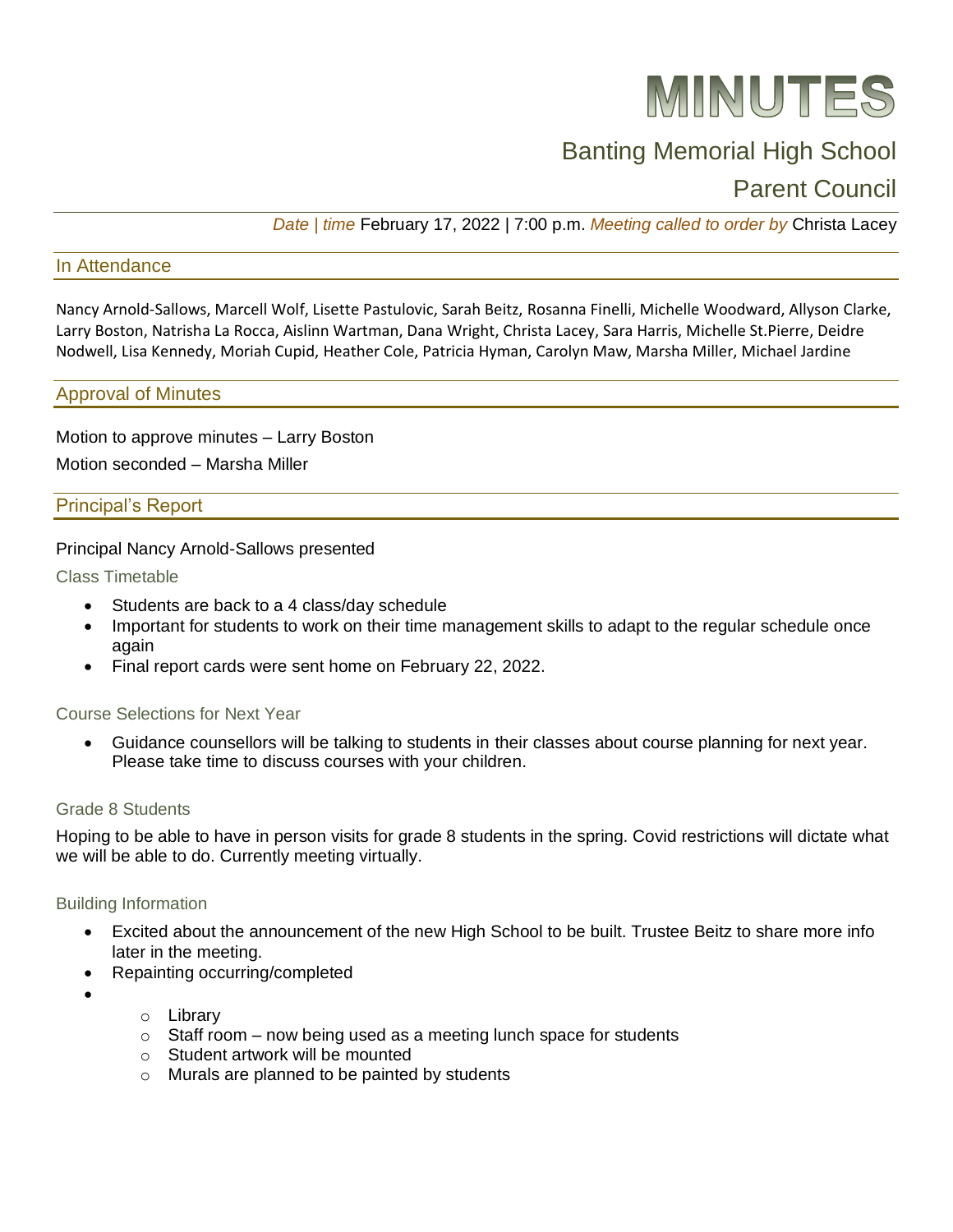# Covid Restrictions Easing

- With the easing of restrictions, the following will once again be available to students:
	- o Lunch time activities- math help/clubs/teams & intramurals.
		- o Sports-Boys Baseball, Girls Softball, Jr. Boys Golf, Jr and Sr. Boys Rugby, Girls Rugby, Jr. and Sr. Girls Soccer, Jr.Tennis, Track and Field, Ultimate frisbee and Badminton.

# New Teachers

- Banting has welcomed 16 new staff this semester.
- A staff photo tree will be on display outside the library to help students to recognize staff and get to know them.

# Leadership

- Many staff volunteers.
- Met as a leadership group last evening to discuss spring possibilities.
- An activity schedule for students is being drafted to bring school spirit back to the building. Some of the following are upcoming events being considered:
	- o Colour run for mental health
	- o Cultural diversity day/week
	- o Pink shirt day
	- o Spirit days- St. Patrick's Day/Jersey Day/Comfy clothing, PJ Day
	- $\circ$  Hoping Prom and Commencement may be able to occur in person this year, waiting to hear Covid 19 updates. Both events require tremendous planning and volunteers.

# Student Update – Moriah Cupid

Held two spirit days so far:

- Backpack day- anything but a backpack
- Valentines' day festivities, which included wearing red, white and pink and having hearts around the school with students' names on them. Scavenger hunt to find your name.
- February 23 Pink shirt day Anti bullying day

# Teacher's Update

Excited to be back to the 4 class/day schedule